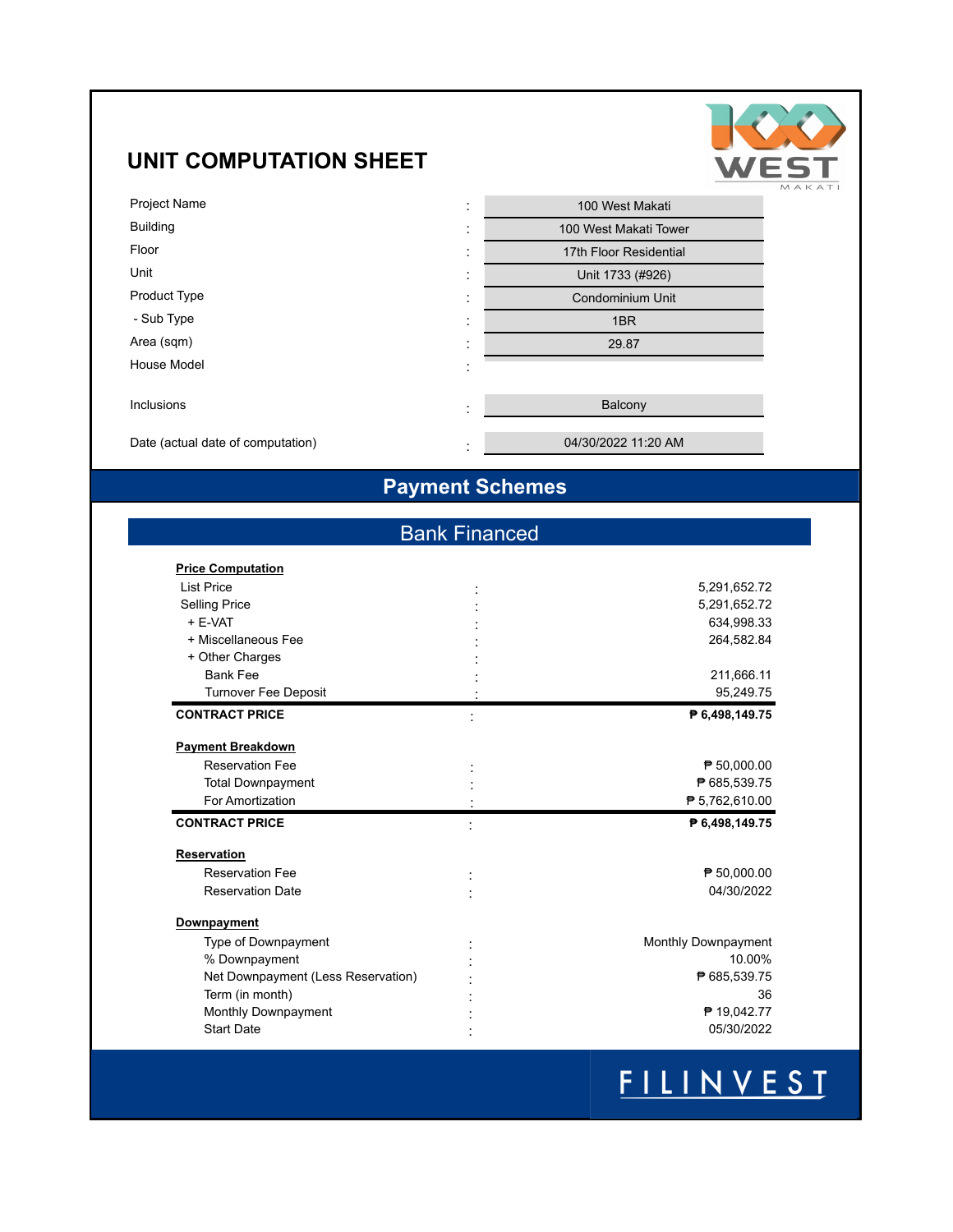### **UNIT COMPUTATION SHEET**

### **Amortization**

| ייטועצעוי                |   |                |
|--------------------------|---|----------------|
| % of Remaining Balance   |   | 90.00%         |
| <b>Remaining Balance</b> | ٠ | ₱ 5,762,610.00 |
| No of Payments           |   | 60             |
| Frequency                |   | Monthly        |
| Interest                 |   | 7.50%          |
| Monthly Installment      | ٠ | ₱ 115,470.88   |
| <b>Start Date</b>        |   | 05/30/2025     |
| End Date                 |   | 04/30/2030     |
|                          |   |                |

#### *Disclaimer:*

- *1. All checks must be payable to Filinvest Land, Inc.. Buyers are required to submit complete Post Dated Checks.*
- *2. The Reservation Fee (RF) is non-refundable. Failure to pay the first downpayment on time (on or before due date),*  will result to forfeiture of the RF. On the other hand, if the first downpayment is paid on or before due date, the *Reservation Fee may be credited as part of the payment of the Total Contract Price.*
- *3. Filinvest Land, Inc. shall levy a late payment charge of 3% monthly on all sums due and unpaid under this Application. The penalty will be due on the overdue amount for delays corresponding to a month or a fraction of a month.*
- *4. Prices and terms are subject to change without prior notice. Filinvest Land, Inc. reserves the right to correct any typographical error in the preparation of this computation.*
- *5. Total Contract Price (TCP) is inclusive of VAT title transfers and miscellaneous fees.*
- *6. A sale of real estate is subject to 12% VAT if the new selling price exceeds the following amounts:*
	- *a. House and Lot Php 3,199,200.00*
		- *b. Condominium unit Php 3,199,200.00*
	- *c. Residential Lot Php 0.00*
	- *d. Parking Lot Php 0.00*
- *7. MRI refers to Mortgage Redemption Insurance. This amount refers to premium paid to insurance company to fully pay the loan in case of demise of the buyer/loan borrower.*
- *8. Miscellaneous fees refer to the title transfer fees and expenses.*
- *9. Please issue separate check for Other Charges.*
- *10. For bank financing payment term, the bank interest rates are just indicative. The final loan interest rate shall be determined by the bank at the time of loan arrangements and approval.*



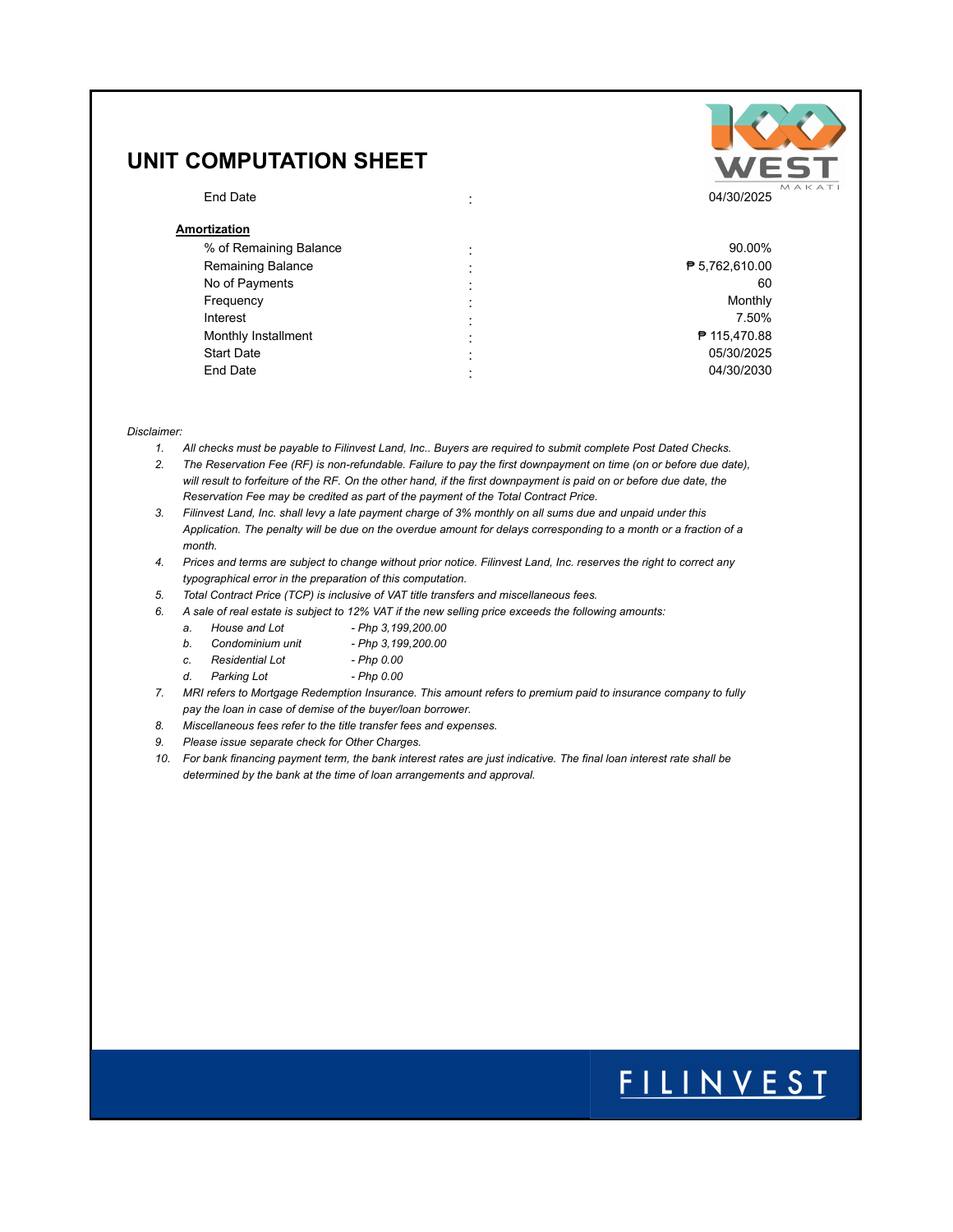

### **PAYMENT SCHEDULE**

| Month                     | Due Date          | <b>Reservation Fee</b> | Downpayment/Loan | Remaining Balance           |
|---------------------------|-------------------|------------------------|------------------|-----------------------------|
| 0                         | 04/30/2022        | ₱ 50,000.00            |                  | ₱ 6,448,149.75              |
| $\overline{1}$            | 05/30/2022        |                        | ₱ 19,042.77      | ₱ 6,429,106.98              |
| $\overline{2}$            | 06/30/2022        |                        | ₱ 19,042.77      | ₱ 6,410,064.21              |
| $\overline{\overline{3}}$ | 07/30/2022        |                        | ₱ 19,042.77      | ₱ 6,391,021.44              |
| $\overline{4}$            | 08/30/2022        |                        | ₱ 19,042.77      | ₱ 6,371,978.67              |
| $\overline{5}$            | 09/30/2022        |                        | ₱ 19,042.77      | ₱ 6,352,935.90              |
| $\overline{6}$            | 10/30/2022        |                        | ₱ 19,042.77      | ₱ 6,333,893.13              |
| $\overline{7}$            | 11/30/2022        |                        | ₱ 19,042.77      | ₱ 6,314,850.36              |
| $\overline{8}$            | 12/30/2022        |                        | ₱ 19,042.77      | ₱ 6,295,807.59              |
| $\overline{9}$            | 01/30/2023        |                        | ₱ 19,042.77      | ₱ 6,276,764.82              |
| $\overline{10}$           | 02/28/2023        |                        | ₱ 19,042.77      | ₱ 6,257,722.05              |
| 11                        | 03/30/2023        |                        | ₱ 19,042.77      | ₱ 6,238,679.28              |
| $\overline{12}$           | 04/30/2023        |                        | ₱ 19,042.77      | ₱ 6,219,636.51              |
| $\overline{13}$           | 05/30/2023        |                        | ₱ 19,042.77      | ₱ 6,200,593.74              |
| $\overline{14}$           | 06/30/2023        |                        | ₱ 19,042.77      | ₱ 6,181,550.97              |
| $\overline{15}$           | 07/30/2023        |                        | ₱ 19,042.77      | ₱ 6,162,508.20              |
| $\overline{16}$           | 08/30/2023        |                        | ₱ 19,042.77      | ₱ 6,143,465.43              |
| $\overline{17}$           | 09/30/2023        |                        | ₱ 19,042.77      | ₱ 6,124,422.66              |
| 18                        | 10/30/2023        |                        | ₱ 19,042.77      | ₱ 6,105,379.89              |
| $\overline{19}$           | 11/30/2023        |                        | ₱ 19,042.77      | ₱ 6,086,337.12              |
| $\overline{20}$           | 12/30/2023        |                        | ₱ 19,042.77      | ₱ 6,067,294.35              |
| $\overline{21}$           | 01/30/2024        |                        | ₱ 19,042.77      | ₱ 6,048,251.58              |
| 22                        | 02/29/2024        |                        | ₱ 19,042.77      | ₱ 6,029,208.81              |
| $\overline{23}$           | 03/30/2024        |                        | ₱ 19,042.77      | ₱ 6,010,166.04              |
| $\overline{24}$           | 04/30/2024        |                        | ₱ 19,042.77      | ₱ 5,991,123.27              |
| $\overline{25}$           | 05/30/2024        |                        | ₱ 19,042.77      | ₱ 5,972,080.50              |
| $\overline{26}$           | 06/30/2024        |                        | ₱ 19,042.77      | ₱ 5,953,037.73              |
| $\overline{27}$           | 07/30/2024        |                        | ₱ 19,042.77      | ₱ 5,933,994.96              |
| $\overline{28}$           | 08/30/2024        |                        | ₱ 19,042.77      | ₱ 5,914,952.19              |
| 29                        | 09/30/2024        |                        | ₱ 19,042.77      | ₱ 5,895,909.42              |
| $\overline{30}$           | 10/30/2024        |                        | ₱ 19,042.77      | ₱ 5,876,866.65              |
| $\overline{31}$           | 11/30/2024        |                        | ₱ 19,042.77      | $\overline{P}5,857,823.88$  |
| $\overline{32}$           | 12/30/2024        |                        | ₱ 19,042.77      | $\overline{P}$ 5,838,781.11 |
| 33                        | 01/30/2025        |                        | ₱ 19,042.77      | ₱ 5,819,738.34              |
| $\overline{34}$           | 02/28/2025        |                        | ₱ 19,042.77      | ₱ 5,800,695.57              |
| $\overline{35}$           | 03/30/2025        |                        | ₱ 19,042.77      | ₱ 5,781,652.80              |
| $\overline{36}$           | 04/30/2025        |                        | ₱ 19,042.80      | ₱ 5,762,610.00              |
| $\overline{37}$           | Upon Loan TakeOut |                        | ₱ 5,762,610.00   | ÷-                          |
|                           | <b>TOTAL</b>      | ₱ 50,000.00            | ₱ 6,448,149.75   |                             |

# FILINVEST